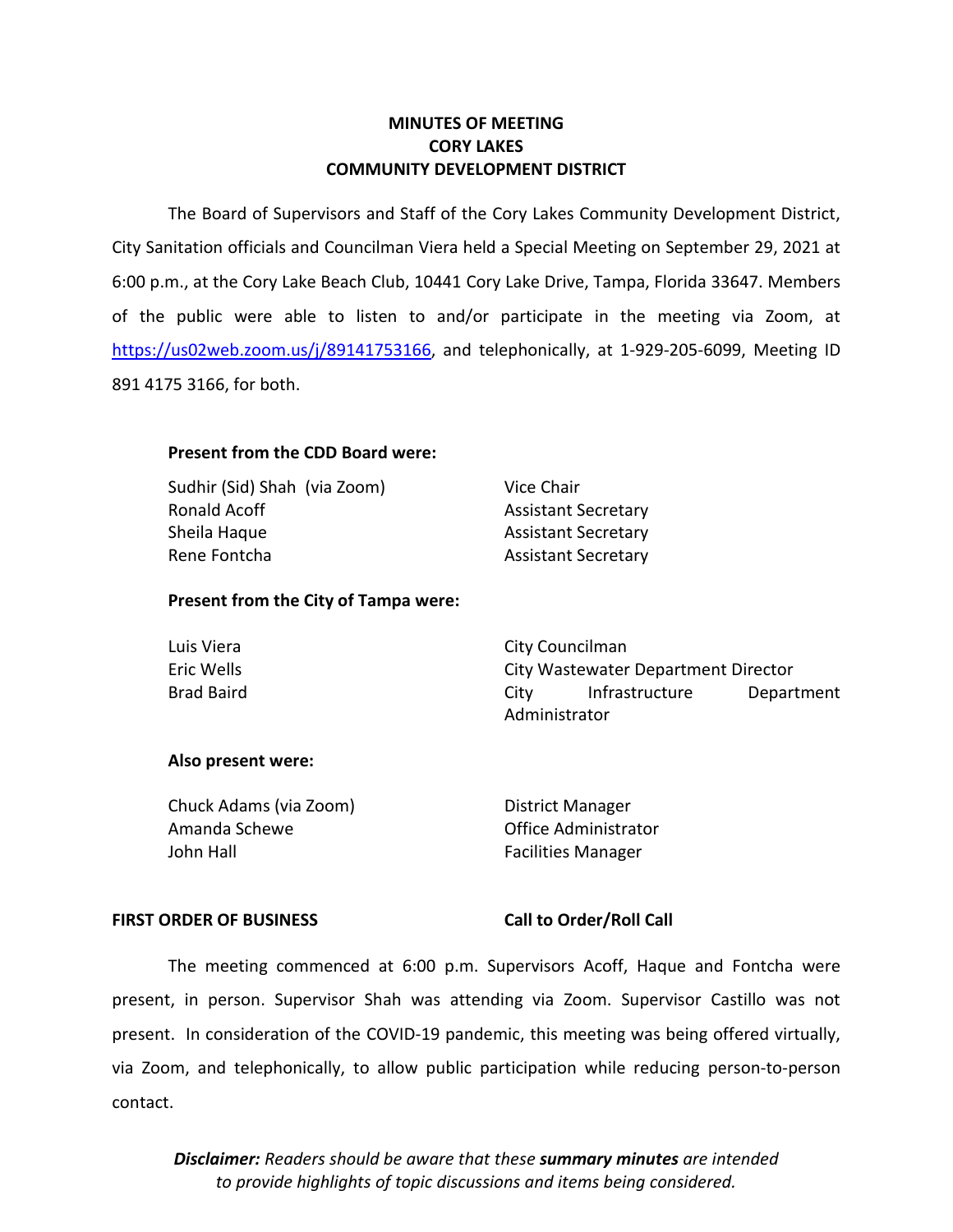## **SECOND ORDER OF BUSINESS Opening Comments**

There were no opening comments.

**THIRD ORDER OF BUSINESS Public Comments [3 minutes per speaker]** 

There were no public comments.

# **DUE TO TECHNICAL DIFFICULTIES, AVAILABLE AUDIO WAS LIMITED THE MINUTES WERE TRANSCRIBED PRIMARILY FROM THE MEETING NOTES**

# **FOURTH ORDER OF BUSINESS Discussion: Depression Around Sewer Manholes**

The following Timeline and Discussion Items were anticipated to be discussed at the meeting:

• Cory Lake roads are approximately 25 years old.

• Cory Lakes CDD has been making spot repairs to depression areas for the last several years.

• Community has started to investigate future replacement of the roads.

• Depression areas need to be long term resolved prior to very large road replacement investment is made.

Fall 2018: CDD engaged Universal Engineering Science to conduct a subsurface compaction study of a handful of depression areas. The results found the subsoil compaction to be in good condition and the suspected culprit being joint separation of the underlying sanitary sewer lines.

• Fall 2019: Email communications from City provided a commitment to address the CDD's list of depression areas on a priority basis. (12 in the first year and the remainder at a later date.)

Summer 2020: City engaged Arehna Engineering to conduct a subsurface compaction study of a handful of depression areas. The results found the subsoil compaction to be poorly compacted subsurface sandy soils.

2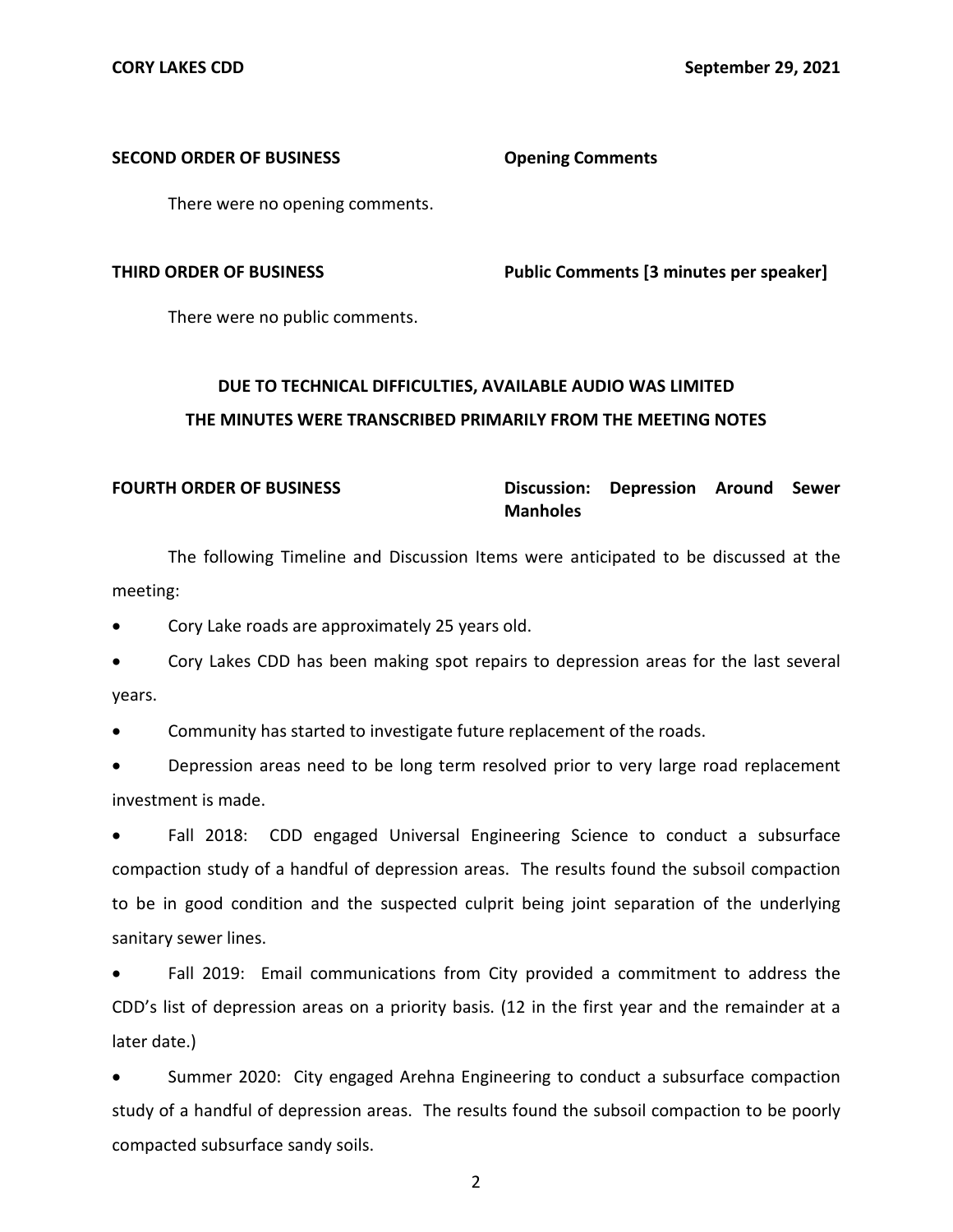• In the last month the City has made some repairs in Martinique.

• Question: Are there plans to continue repairs as were outlined in Fall 2019? If yes, is there a schedule and, if no, what is the explanation?

The following items were discussed:

 $\triangleright$  Sewer Lines: City officials claimed that all sewer lines are tight.

 $\triangleright$  Manholes: The City would make repairs but not in the short term. The City will work to schedule a manhole lowering plan.

 $\triangleright$  Timeline of the roadway repair project.

 $\triangleright$  Soil compaction.

Meeting Summation:

 $\checkmark$  City officials requested that the CDD forward a current list of depression areas and the CDD Report from Universal.

 $\checkmark$  City officials committed to working with the CDD to address roadway issues and make necessary repairs in phases.

The Board thanked the City officials for their time and consideration on behalf of the CDD and homeowners.

# **FIFTH ORDER OF BUSINESS Public Comments** *(non-agenda items)*

Ask for the District Manager's comments, Mr. Adams stated there was very positive conversation tonight.

# **SIXTH ORDER OF BUSINESS** Adjournment

There being no further business to discuss, the meeting adjourned at 6:36 p.m.

# [SIGNATURES APPEAR ON THE FOLLOWING PAGE]